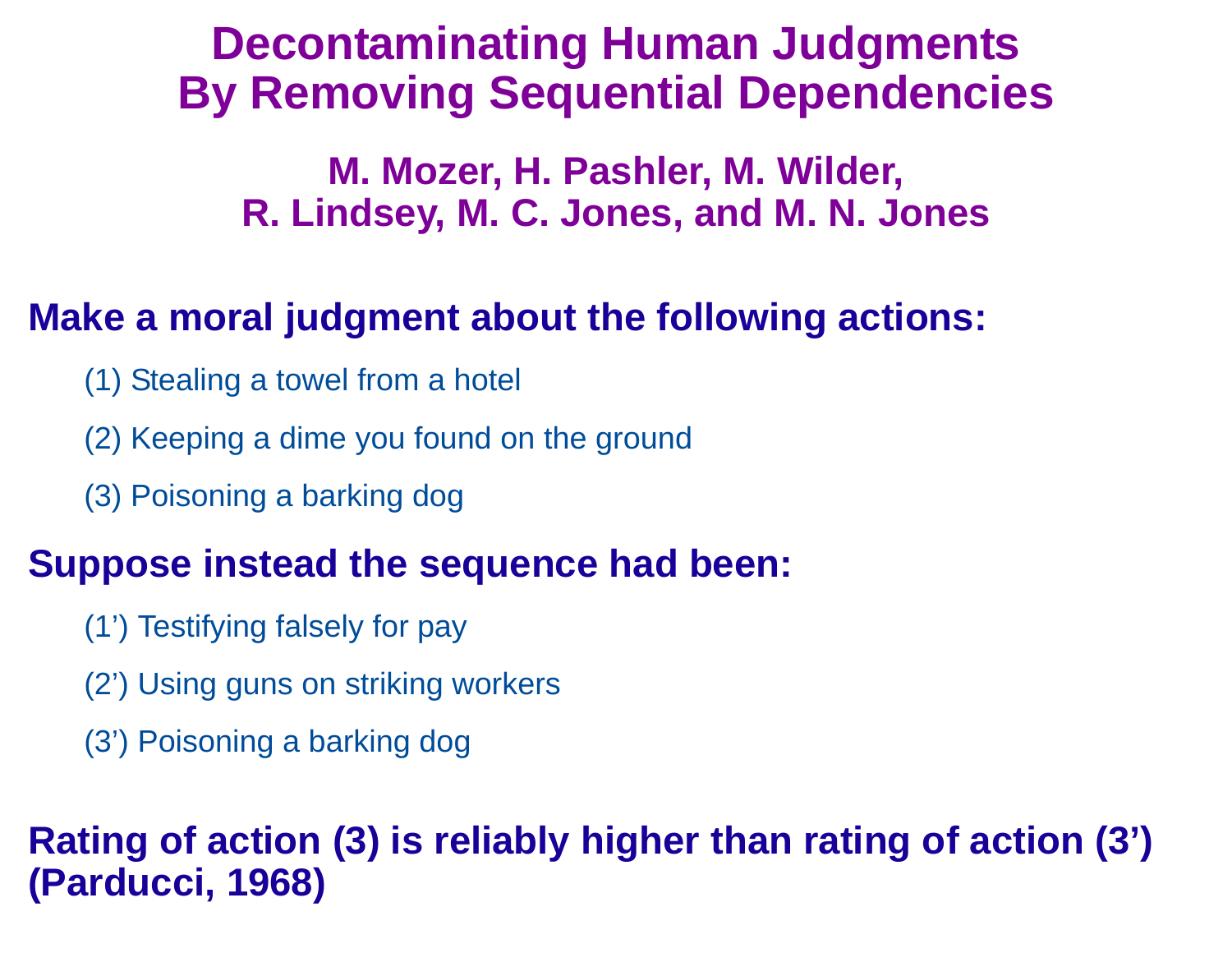

**If ratings are contaminated by recent experience, can we decontaminate them to recover scores more meaningfully related to an individual's internal sensation/evaluation?**

## **Strategy**

Collect data on a simple judgment task for which we have ground truth knowledge of the subjects' internal sensations

#### **Experiment**

Judge the width of the gap is between pairs of dots using a 1-10 scale.

| $\bullet$ |  |  |
|-----------|--|--|



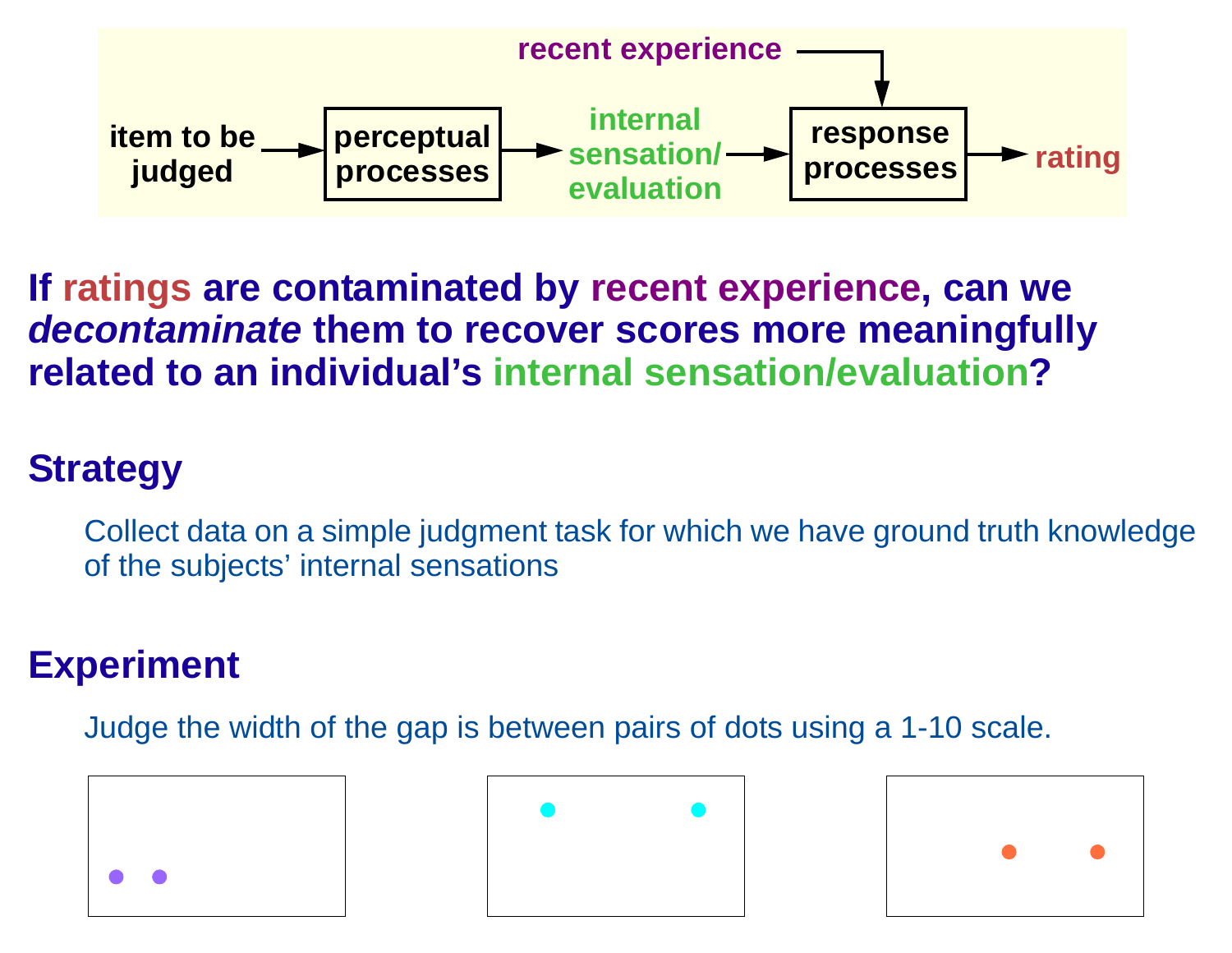# **Experiment produced sequential dependencies.**

Rating of current stimulus influenced by both previous stimulus and response



## **Psychological models suggestdependency structure like:**